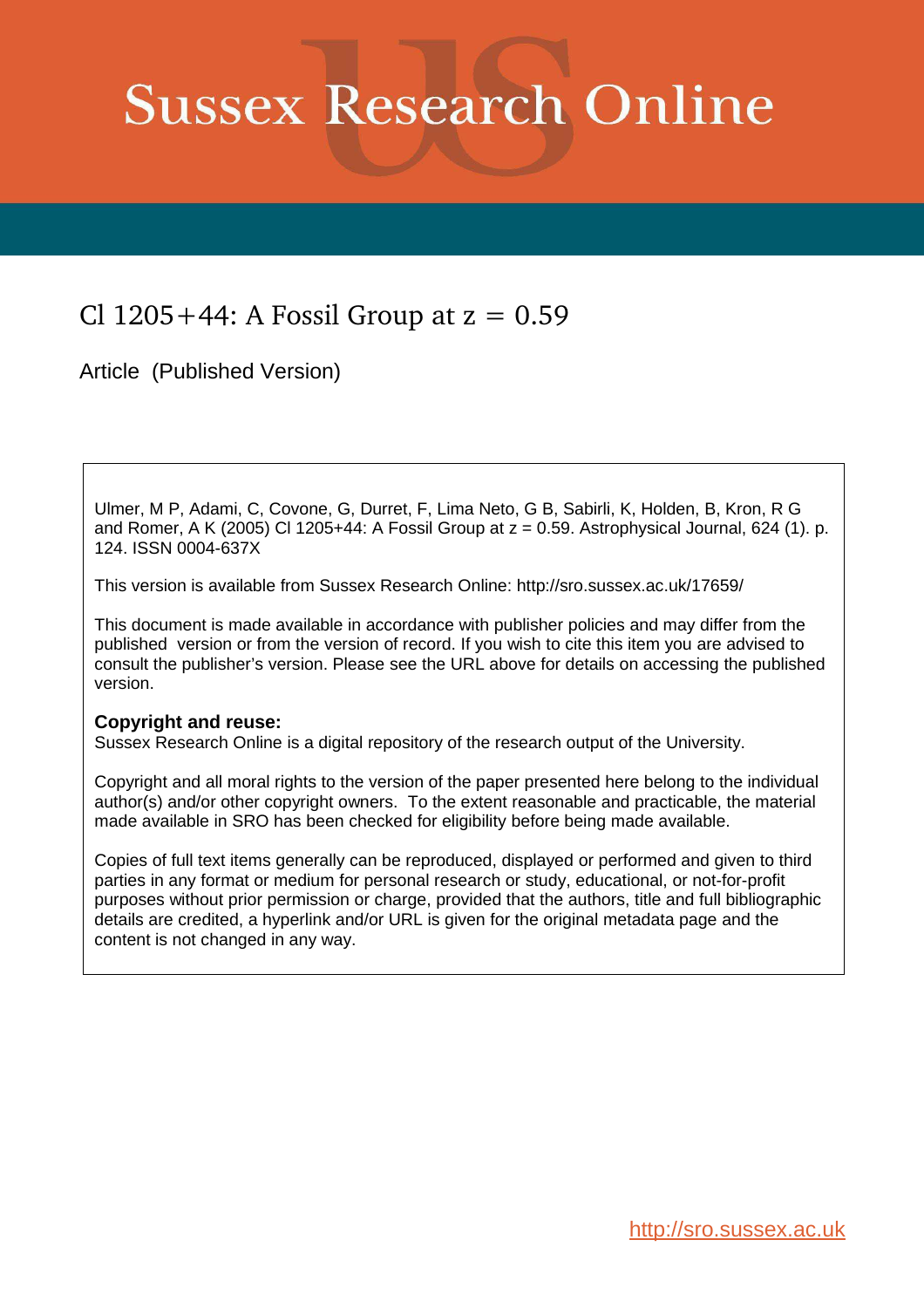#### Cl 1205+44: A FOSSIL GROUP AT *z* = 0.59

M. P. Ulmer

Department of Physics and Astronomy, Northwestern University, Evanston, IL 60208-2900; m-ulmer2@northwestern.edu

C. Adami and G. Covone

Laboratoire d'Astrophysique de Marseille, Traverse du Siphon, 13012 Marseille, France; christophe.adami@oamp.fr, giovanni.covone@oamp.fr

F. Durret

Institut d'Astrophysique de Paris, CNRS, 98 bis Boulevard Arago, 75014 Paris, France; durret@iap.fr

G. B. Lima Neto

Instituto de Astronomia, Geofísica, e Ciências Atmosféricas, Universidade de São Paulo, Rua do Matão 1226, 05508-090 São Paulo, Brazil; gastao@astro.iag.usp.br

K. SABIRLI $^1$ 

Carnegie Mellon University, 5000 Forbes Avenue, Pittsburgh, PA 15213; sabirli@sussex.ac.uk

B. HOLDEN<sup>2</sup>

Department of Physics, University of California, Davis, 1 Shields Avenue, Davis, CA 95616; holden@ucolick.org

R. G. Kron

Fermi National Accelerator Laboratory, MS 127, Box 500, Batavia, IL 60510; rich@oddjob.uchicago.edu

**AND** 

A. K. ROMER<sup>1</sup>

Carnegie Mellon University, 5000 Forbes Avenue, Pittsburgh, PA 15213; romer@sussex.ac.uk *Recei*v*ed 2004 Au*g*ust 18; accepted 2005 January 7*

#### ABSTRACT

This is a report of *Chandra*, *XMM-Newton*, *Hubble Space Telescope*, and Astrophysical Research Consortium telescope observations of an extended X-ray source at  $z = 0.59$ . The apparent member galaxies range from spiral to elliptical, and are all relatively red  $(i' - K_s$  about 3). We interpret this object to be a fossil group based on the difference between the brightness of the first and second brightest cluster members in the *i'* band, and because the rest-frame bolometric X-ray luminosity is about  $9.2 \times 10^{43} h_{70}^{-2}$  ergs s<sup>-1</sup>. This makes Cl 1205+44 the highest redshift fossil group yet reported. The system also contains a central double-lobed radio galaxy that appears to be growing via the accretion of smaller galaxies. We discuss the formation and evolution of fossil groups in light of the high redshift of Cl 1205+44.

*Subject headin*g*gs:* galaxies: clusters: individual (Cl 1205+44) — X-rays: individual (Cl 1205+44) *Online material: color figures* 

#### 1. INTRODUCTION

In a *ROSAT* survey of extended sources (Romer et al. 2000; Adami et al. 2000), we found a source with extended X-ray emission with only a single faint optical (*R*-band) counterpart. On deep optical images, the colors of the galaxies in the X-ray area were red enough so that the program HYPERZ derived a photometric redshift greater than 1. This led to *Chandra* and *XMM-Newton* observations of the object, which we designate Cl 1205+44. We find that the system is a fossil group at the highest redshift yet published (0.59 vs. typical values of  $\leq 0.1$ ). The system is particularly interesting because it allows us to explore evolutionary tracks of fossil groups and to consider scenarios for the evolution of galaxies in groups.

Fossil groups have been defined (e.g., Jones et al. 2003) as being similar to groups ( poor clusters) in which the luminosity function of the member galaxies has been modified by accretion of galaxies onto the central galaxy while the rest of the system remains unevolved for approximately 4 Gyr. The galaxy accretion onto the D galaxy leads to a magnitude difference between the first and second brightest galaxies (*m*12) of 2 or higher in the rest-frame *R* or *V* bands within one-half a virial radius, where Jones et al. (2003) use the following to calculate the virial radius:  $r_{\text{vir}} = 3.89(T/10 \text{ keV})^{0.5} (1+z)^{-3/2} h_{50}^{-1} \text{ Mpc}.$ 

Moreover, Cl 1205+44 is interesting because it harbors a double-lobed radio source that is also a D (central dominant) galaxy. Such systems can be directly compared with the model of West (1994). In addition, the radio source simply makes the group more complex, and its formation could be related to cooling flows<sup>3</sup> on one hand and energy injection on the other (e.g., Sun et al. 2003).

A D galaxy that is a radio source is a tracer for finding fossil groups that led J. S. Mulchaey (2003, private communication; see also Mulchaey et al. 2003) independently to identify this object

<sup>&</sup>lt;sup>1</sup> Current address: Astronomy Center, Department of Physics and Astronomy, University of Sussex, Falmer, Brighton BN1 9QH, UK.

<sup>2</sup> Current address: UCO/Lick Observatories, 1156 High Street, Santa Cruz, CA 95065.

<sup>&</sup>lt;sup>3</sup> Cooling flow literature is too extensive to reference comprehensively; a few references that directly relate radio lobes to X-rays in relatively poor systems with X-ray emission are Carilli et al. (1994), Harris et al. (2000), and McNamara et al. (2000).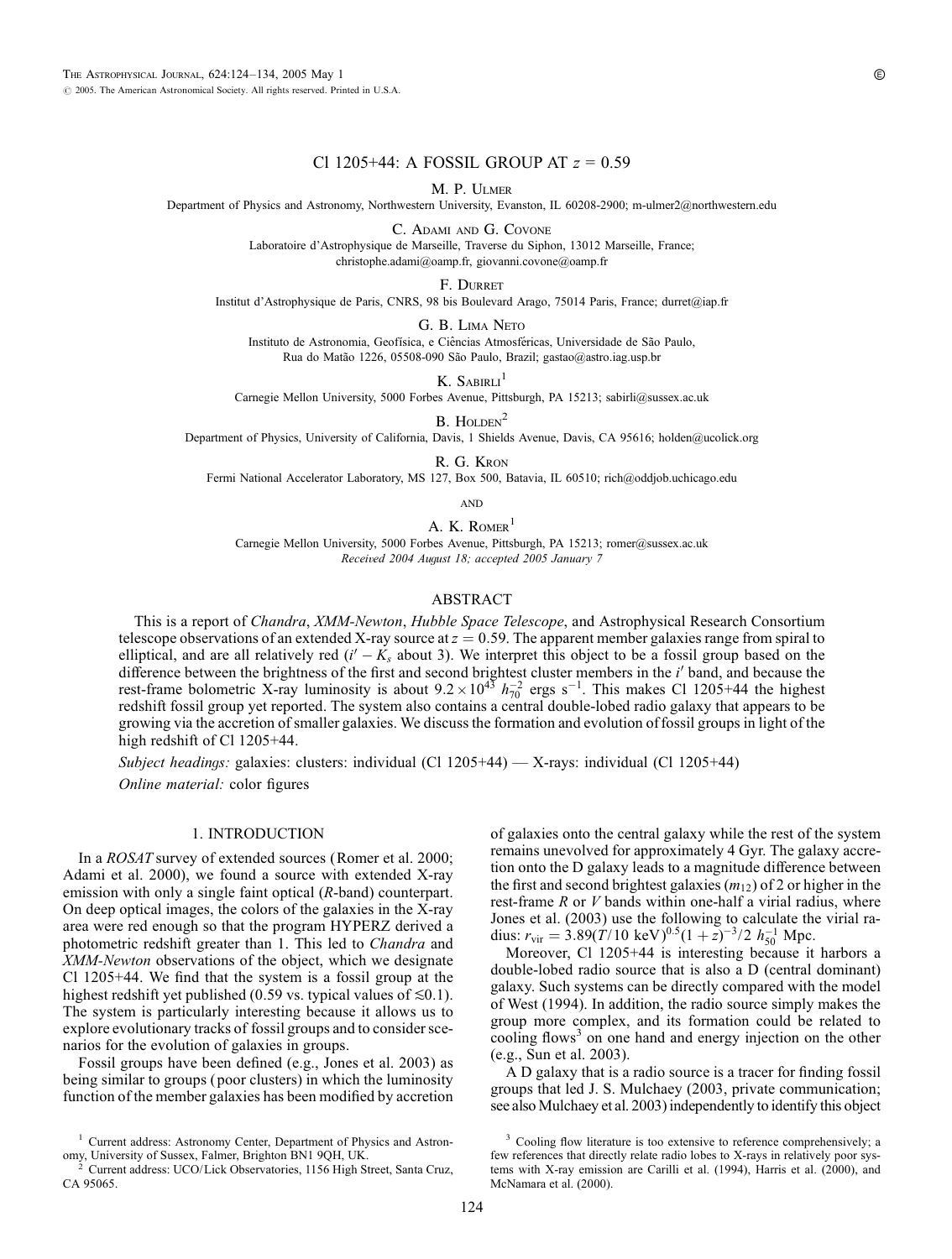as a fossil group and to obtain *Hubble Space Telescope* (*HST* ) and redshift observations. The *HST*and redshift data nicely complement the *Chandra*, *XMM-Newton*, *i'*-, and *K<sub>s</sub>*-band data we have obtained.

Our study of Cl 1205+44 also adds one more data point to the topic of preheating. Recent studies of simulations of preheating can be found, for example, in Borgani et al. (2004). The possibility of preheating of the intracluster medium (ICM) in groups and clusters has taken on added significance, as it relates to the Suyanev-Zel'dovich (SZ) effect, which can influence the interpretation of the high-order power spectrum of the cosmic microwave background (CMB; Lin et al. 2004).

In this paper, we report the results of our multiwavelength analysis and discuss how Cl 1205+44 fits into the larger picture of fossil group formation and evolution.

We use  $H_0 = 70$  km s<sup>-1</sup> Mpc<sup>-1</sup>,  $\Omega_{\Lambda} = 0.7$ , and  $\Omega_m = 0.3$ hereafter. At a redshift of 0.5915, which is the most likely redshift of Cl 1205+44, the angular scale for this cosmology is 6.64 kpc  $\arccos^{-1}$ .

#### 2. OBSERVATIONS AND ANALYSIS

#### 2.1. *Optical-IR Obser*v*ations*

We made observations in the  $i'$  and  $K_s$  bands at the Astrophysical Research Consortium telescope.<sup>4</sup> For the *i'* band, we used the SPIcam camera for a net total exposure time of 7200 s at a mean air mass of 1.15, and for the  $K_s$  band we used the GRIMII camera for a net total exposure time of 7200 s. We took separate 10 minute exposures to acquire the *i*'-band data and took  $10-30$  s exposures to accumulate the  $K_s$  data. The *i*'-band data were reduced using the ESO-MIDAS package, and the *K<sup>s</sup>* data were reduced using DIMSUM, an NOAO/ IRAF tool. The zero points were computed using standard stars observed at the same time as the scientific data and at similar air masses.

The *HST* data were retrieved from the archive (proposal ID: 8131, PI: Mulchaey). They consist of six 1200 s dithered *R*-band WFPC2 (F702W filter) exposures. We reduced the data using the DRIZZLE IRAF package (Fruchter & Hook 2002). We generated catalogs of detected objects using SExtractor (ver. 2.3; Bertin & Arnouts 1996) using a detection threshold of 1.5  $\sigma$  and an analysis threshold of 2  $\sigma$ .

We used the fixed aperture 3<sup>"</sup> mag from SExtractor for the *HST* magnitudes, and we used the SExtractor automagnitude feature to derive the magnitudes for the ARC data. Figure 1 gives the magnitude histograms in the three magnitude bands available to us: in the ARC SPIcam field of view for *i'*, in the ARC GRIMII field of view for *K<sup>s</sup>* , and in the *HST* WFPC2 field of view for F702W. These histograms allow us to estimate an upper limit to the completeness value of the magnitude in each band:  $i' \sim 22.25$ , F702W  $\sim$  26.25, and  $K_s \sim 19.75$ . The respective solid angle coverage of the instruments is as follows: WFPC2 image,  $2.2 \times$ 2.2 arcmin<sup>2</sup>; *i'* image,  $6 \times 4.3$  arcmin<sup>2</sup>; and  $K_s$  image,  $2 \times 2$  arcmin<sup>2</sup>.

In order to assess the quality of our data, we plotted the magnitudes in the different bands against each other, as shown in Figure 2. We estimate from the results a relative 1  $\sigma$  uncertainty between magnitudes (limiting ourselves to the brightest completeness limit) of 0.26 mag between F702W and *i'* and of 0.36 mag between  $i'$  and  $K_s$ . This gives an upper limit to the magnitude uncertainty, since some of the scatter is due to the intrinsic color variations of the objects.

As an external test, we compared our *K<sup>s</sup>* magnitudes with the estimates for the two objects in the  $K_s$  field bright enough to be



FIG. 1.—Histograms of the total magnitudes in the ARC SPIcam field of view for *i'*, in the *HST* WFPC2 field of view for F702W, and in the ARC GRIMII field of view for  $K_s$ . The vertical lines give the upper limits for the completeness:  $i' \sim 22.25$ , F702W  $\sim 26.25$ , and  $K_s \sim 19.75$ .

detected by  $2MASS<sup>5</sup>$  (including the D galaxy). We have reasonable agreement (for the two objects,  $K_s - K_{2MASS} = -0.38$ ) and +0.26) given that these objects are below the 2MASS completeness limit.

For use in our discussion below, we calculated the total *R*-band luminosity. To derive this number, we used the total

 $5$  See http://www.ipac.caltech.edu/2mass.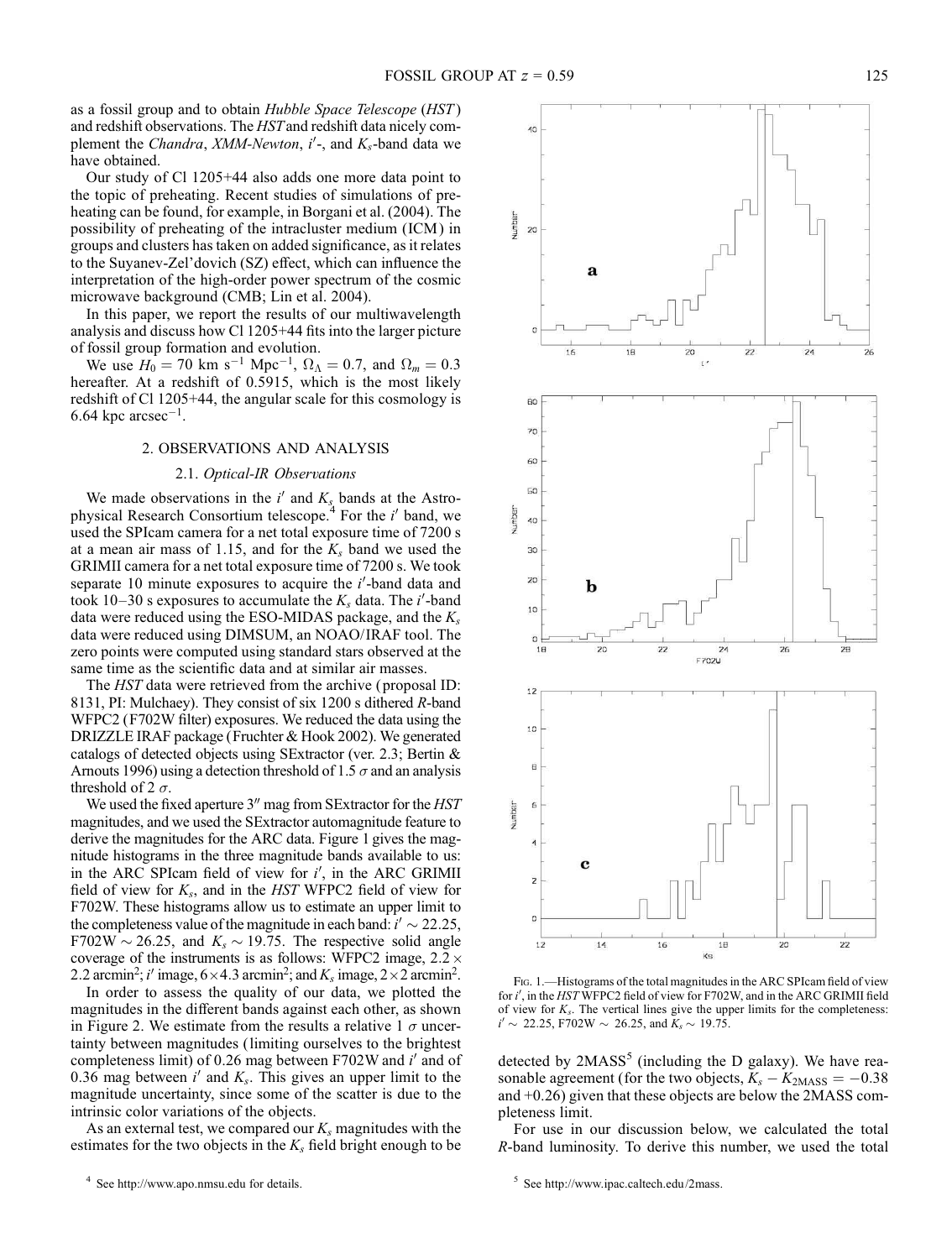

FIG. 2.—Relation between our three magnitudes plotted against each other two at a time. The horizontal lines and vertical line show the completeness levels for the  $i'$  and  $K_s$  data taken from in Fig. 1.



Fig. 3.—*Chandra* contours from the 0.5–8 keV image superposed on the F702W *HST* image of Cl 1205+44. We used a smoothing window for the contours of 4"5, which is a finer scale than we used in Figs. 10 and 11. North is up, and east is to the left.

 $F702W$  flux enclosed<sup>6</sup> by the X-ray contours in Figure 3. We estimate that approximately 90% of our derived value of *L<sup>R</sup>* comes from the galaxies enclosed by rectangles in Figure 4. Therefore, the  $L_R$  value is probably accurate to within 20%. The 20% uncertainly is also consistent with subtracting the flux of galaxy 6 in Figure 3 (see also Table 1), which, based on its colors, is the most likely in our list not to be a cluster member. The uncertainty in  $L_R$  does not affect any conclusion we draw in § 4. The F702W total luminosity is  $6.0 \times 10^{11} L_{\odot}$ . Converting to

<sup>6</sup> We excluded the star, which is the brightest object toward the top of the figure but inside the contours; it is south-southwest of the D galaxy.



FIG. 4.—Expanded image of the  $HST \sim 0.97 \times 0.72$  field. North is up, and east is to the left. The northernmost circled galaxy is likely to be a line-of-sight AGN. The galaxies marked with rectangles are late types, and those with ellipses are early types. The large ellipse represents the approximate extent of the X-ray emission; see Fig. 3 for a more accurate superposition of the X-ray flux onto the *HST* image. Starting from the north, AGN, the respective *i'* ID numbers to correlate with Table 1 *i*' magnitudes and  $(K_s - i')$  values are: (1) 18.23 (1.93); (2) 20.80 (3.26); (3) 21.19 (3.14); (4) 20.43 (3.14); (5) 20.65 (3.02); (6) 20.99 (2.42); (7) 18.50 (3.06); and (8) 20.85 (2.99).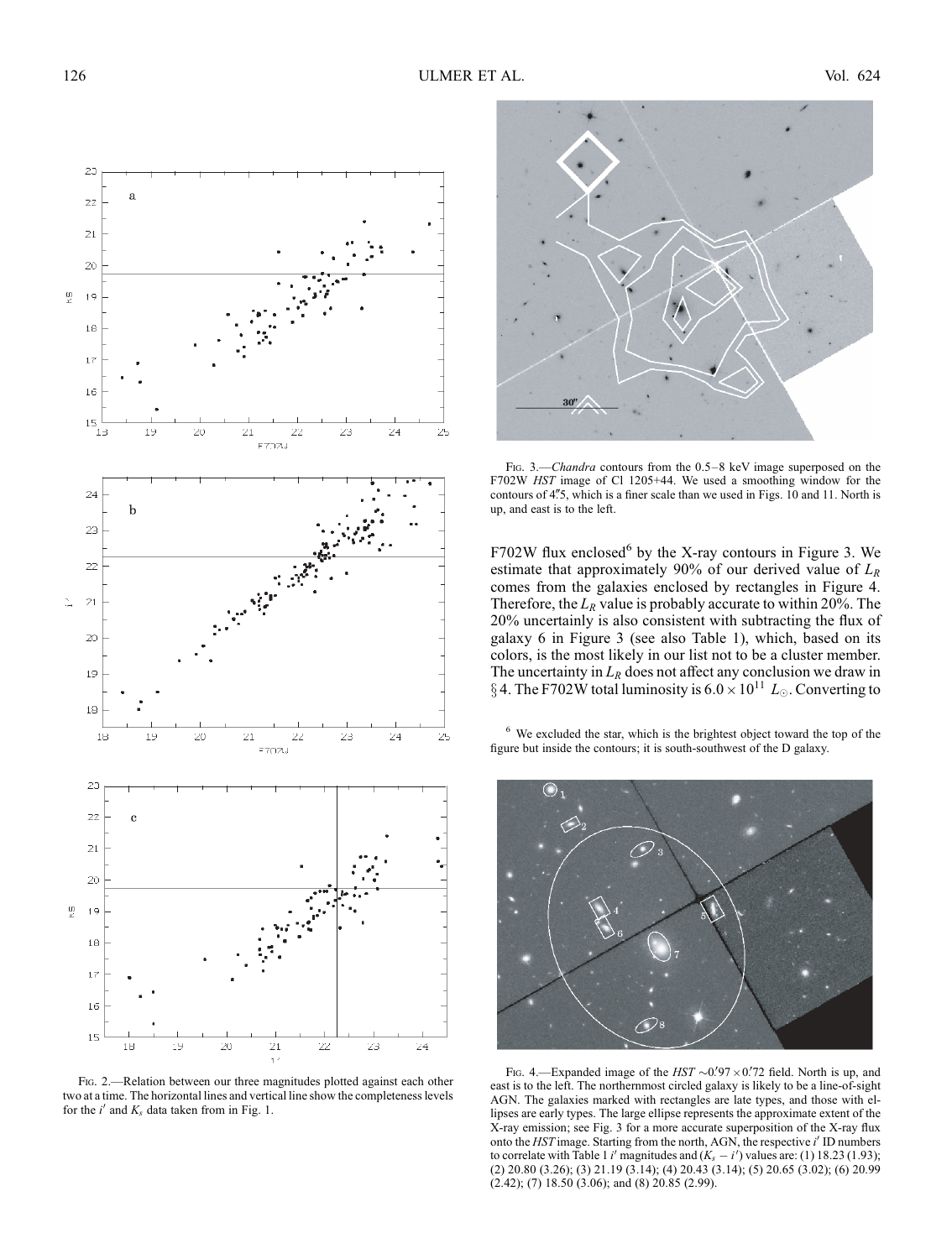TABLE 1 Probable Group Members

| ID $(Class)^a$ | R.A.<br>$(\text{deg})$ | Decl.<br>$(\text{deg})$ | F702W | i'    | $K_{s}$ |
|----------------|------------------------|-------------------------|-------|-------|---------|
| $1 (AGN)^{b}$  | 181.474                | 44.4960                 | 19.27 | 18.23 | 16.30   |
|                | 181.472                | 44.4938                 | 21.04 | 20.80 | 17.54   |
|                | 181.466                | 44.4923                 | 21.38 | 21.19 | 18.05   |
|                | 181.470                | 44.4885                 | 20.73 | 20.43 | 17.29   |
|                | 181.460                | 44.4885                 | 21.84 | 20.65 | 17.63   |
|                | 181.469                | 44.4873                 | 21.01 | 20.99 | 18.57   |
|                | 181.464                | 44.4860                 | 19.27 | 18.50 | 15.44   |
| 8 (E)          | 181.465                | 44.4812                 | 21.22 | 20.85 | 17.85   |

<sup>a</sup> Includes identification number (ID) and classification as either AGN, spiral galaxy (S), or elliptical galaxy (E).

Assumed not to be a group member, but included for comparison and completeness. This object is a point X-ray source, as seen in Fig. 11.

Possibly not a group member; see text.

the *R<sub>J</sub>* band used by Jones et al. (2003), we obtain  $L_R = 5.5 \times$  $10^{11}$   $L_{\odot}$ . The *K*-correction to  $z = 0$  gives a (rest frame) value of  $L_R = 7.8 \times 10^{11} L_{\odot}$ . Finally, to compare with Jones et al., we use  $H_0 = 50$  and  $q_0 = 0.5$ , which leads to  $L_R = 8.9 \times 10^{11} L_{\odot}$ .

#### 2.2. *Redshift*

Since the X-ray data were not of sufficient signal-to-noise ratio to constrain the cluster redshift (see below), we needed optical spectra of the galaxies belonging to the system. By chance, this system was observed by J. S. Mulchaey (2003, private communication) in his ongoing fossil group survey, and he kindly provided us with the value of the redshift of the brightest galaxy of the putative fossil group,  $z = 0.5915$ . These data, plus the positional coincidence of the brightest group galaxy (hereafter D galaxy) with the centroid (see  $\S 2.3.4$ ) of the X-ray emission, firmly identifies the extended X-ray emission with the brightest galaxy and the associated galaxies in Table 1.

#### 2.3. *X-Ray Obser*v*ations*

We were granted time to observe Cl 1205+44 with *XMM-Newton* (2003 June; 52,200 s) and *Chandra* (2003 October; 31,800 s).

#### 2.3.1. *Chandra Data*

The *Chandra* observation was made in very faint mode, with a time resolution of 3.24 s and a CCD temperature of  $-120^{\circ}$ C. The data were reduced using CIAO, version  $3.0.1$ ,<sup>7</sup> following the Standard Data Processing, producing new Level 1 and 2 event files.

We further filtered the Level 2 event file, keeping only *ASCA* grades 0, 2, 3, 4, and 6, and restricted our data reduction and analysis to the back-illuminated chip, ACIS-S3. We checked that no afterglow was present and applied the Good Time Intervals (GTI) supplied by the pipeline. Then we checked for flares using the light curve in the 10–12 keV band; no flare was detected, and the total exposure time was 29,711 s.

We used the CTI-corrected ACIS background event files ("blank-sky"), produced by the ACIS calibration team, <sup>8</sup> available from the calibration database (CALDB). The background events were filtered, keeping the same grades as the source events, and were then reprojected to match the sky coordinates of the Cl 1205+44 ACIS observation.

TABLE 2 PHOTON COUNT PER DETECTOR

| Count | MOS <sub>1</sub> | MOS <sub>2</sub> | pn  | ACIS |
|-------|------------------|------------------|-----|------|
|       | 180              | 153              | 458 | 465  |
|       | 147              | 117              | 381 | 295  |

<sup>a</sup> Total: cluster + background. These counts were used for the fitting of the spectra from the cleaned event files and within the energy ranges described in  $§$  2.3.3.

#### 2.3.2. *XMM-Newton Data*

Cl 1205+44 was observed in standard Full Frame mode, using the ''thin'' filter with the two EPIC MOS1 and MOS2 and the pn detectors. The basic data processing (the ''pipeline'' removal of bad pixels, electronic noise, and correction for charge transfer losses) was done with SAS, version 5.3, thus creating calibrated event files for each detector.

For the MOS1 and MOS2 cameras, following the standard procedure, we discarded the events with FLAG  $\neq$  0 and PATTERN  $> 12$ ; for the pn, we restricted the analysis to the events with PATTERN  $\leq$  4 and FLAG = 0.

The light curves in the  $10-12$  keV band that we produced showed that there were severe flaring events during the observation. Filtering out the periods with flares substantially reduced the exposure times: 21,223, 20,861, and 16,478 s for MOS1, MOS2, and pn, respectively (from an initial 52.2 ks).

With the cleaned event files, we created the redistribution matrix file (RMF) and ancillary response file (ARF) with the SAS tasks *rmf*g*en* and *arf*g*en* for each camera and for each region that we analyzed.

The background was taken into account by extracting spectra from the blank sky templates described by Lumb et al. (2002) and then reprojected to the same coordinates and roll angle of the Cl 1205+44 *XMM-Newton* observation. The same filtering procedure was applied to the background event files. We give a breakdown of the number of counts used per detector in the fitting in Table 2.

#### 2.3.3. *X-Ray Spectral Fits*

Spectra were analyzed with XSPEC, version 11.3. We simultaneously fitted all four spectra from the *XMM-Newton* MOS1, MOS2, pn, and *Chandra* ACIS-S3 cameras. The spectra were rebinned so that we could use the standard  $\chi^2$  minimization when fitting the spectra. We then applied the MEKAL plasma spectral model (Kaastra & Mewe 1993; Liedahl et al. 1995).

The photoelectric absorption (mainly because of neutral hydrogen in our Galaxy) was computed using the cross sections given by Balucinska-Church & McCammon (1992), available in XSPEC. Given the low count rate, the hydrogen column density  $N_{\rm H}$  could not be well constrained by the spectral fit; therefore, we fixed it to the galactic value at the cluster position. The interpolation of the H i map of Dickey & Lockman (1990), using the task *nh* from FTOOLS, yields  $N_{\text{H}} = 1.27 \times 10^{20} \text{ cm}^{-2}$ . The results are shown in Figure 5. The metallicity is poorly constrained; as shown in Table 3, at a 1  $\sigma$  confidence level we found  $Z < 0.6$   $Z_{\odot}$  and, at a 90% confidence level,  $Z < 1.1$   $Z_{\odot}$ . For completeness in Figure 6 we show how  $N_{\rm H}$  and metallicity correlate with *kT* in the spectral fits.

We restricted the spectral analysis within the energy range where the cluster emission was above the background and the detectors were well calibrated. For the MOS1 and 2 cameras, this interval was  $0.3-8.0$  keV, for the pn  $(0.5-8.0$  keV) and for ACIS-S3 (0.4–7.0 keV). The spectra were extracted inside a

<sup>7</sup> See http://asc.harvard.edu/ciao.

<sup>8</sup> See http://cxc.harvard.edu/cal/Acis/WWWacis\_cal.html.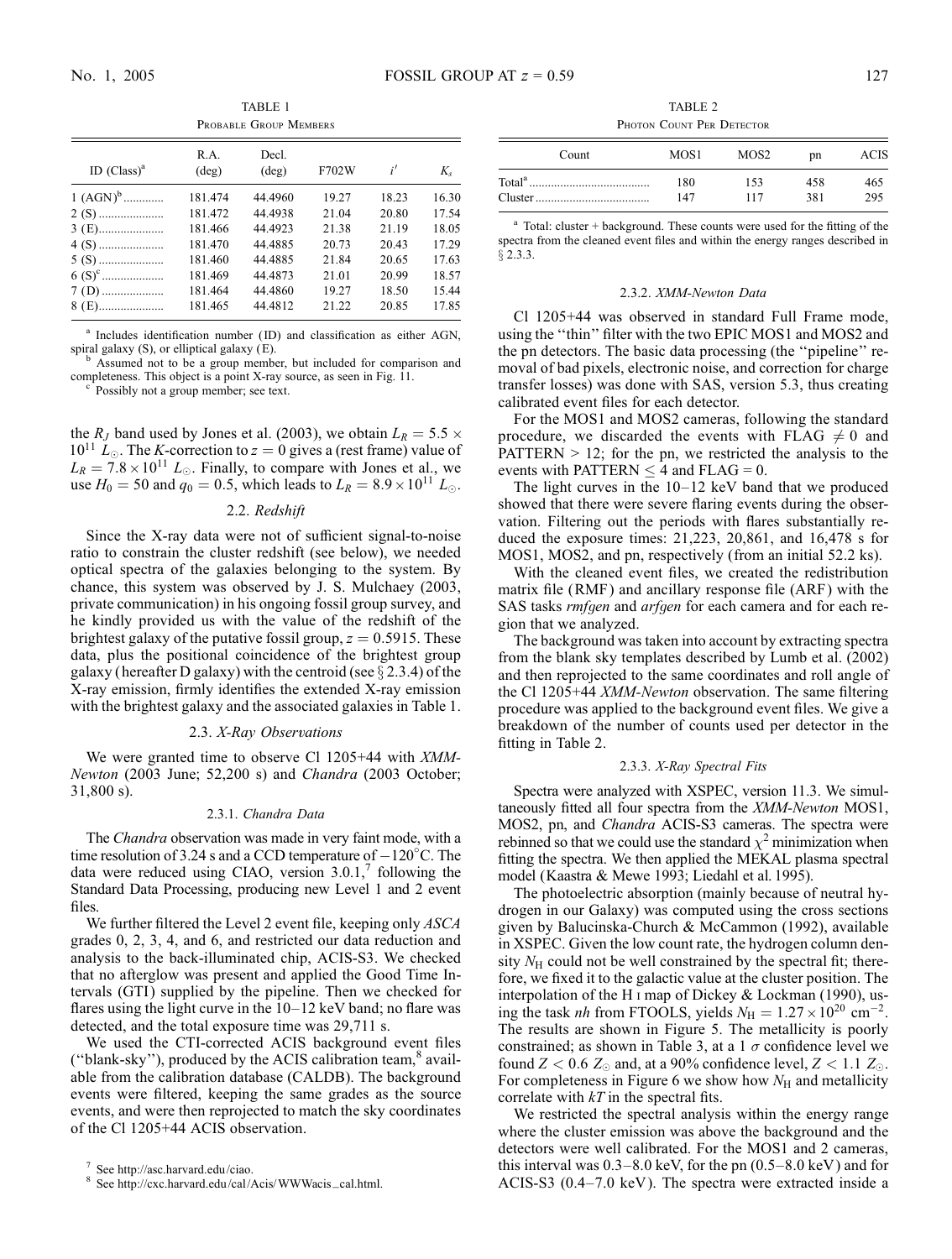

FIG. 5.—*Top*: Flux in photons  $cm^{-2} s^{-1} keV^{-1}$ , with data points from all cameras. For simplicity (in the print version), there is only one line drawn of the best-fit spectrum. Except for the lowest energy bin, which is dominated by the MOS data, the fit is dominated by the pn data. The redshifted Fe xxv line for  $z = 0.59$  is indicated. *Middle*: Fluxes in counts  $s^{-1}$  keV<sup>-1</sup> for all cameras: *solid line*, MOS1; *lon*g*-dashed line*, MOS2; *dotted line*, pn; *short-dashed line*, ACIS-S3. The differences among best-fit spectra come from the different detector responses. *Bottom*: Residues given as the  $\chi^2$  contribution of each energy bin. [*See the electronic edition of the Journal for a color* v*ersion of this fi*g*ure.*]

circle of 1.4 radius, centered on the cluster. The strong northeast X-ray point source (probably an active galactic nucleus [AGN ]) is outside this radius.

#### 2.3.4. *X-Ray Luminosity*

For the reasons stated above  $(\S 2.2)$ , we assume that the cluster redshift is  $z = 0.5915$  and fix this value hereafter. Table 3 summarizes the best spectral fits, either fixing the metallicity or the hydrogen column density or both. Clearly, the metallicity is not well constrained, and we only have upper limits for  $N_{\rm H}$ . Fixing the metallicity to the typical value found in clusters (e.g., Fukazawa et al. 2000; 0.3  $Z_{\odot}$ ) and  $N_{\rm H}$  to the galactic value, the mean temperature is  $kT = 3.0^{+0.3}_{-0.3}$  keV. This system therefore has an X-ray temperature typical of a poor cluster (such as A194, which has a temperature of  $2.6 \pm 0.15$  keV [Nikogossyan et al. 1999], and the poor cluster RX J0848+ 4456, which has a temperature of 3.2  $\pm$  0.3 keV [Holden et al. 2001]) and warmer than that of a typical fossil group (e.g., Jones et al. 2003).

With redshift  $z = 0.5915$ , the corresponding unabsorbed luminosity and flux in the 2.0–10.0 keV band are  $(3.3 \pm 0.3) h_{70}^{-2} \times$  $10^{43}$  ergs s<sup>-1</sup> and  $(1.5 \pm 0.2) \times 10^{-14}$  ergs s<sup>-1</sup> cm<sup>-2</sup>. The bolo-

| TABLE 3 |  |  |                                    |  |
|---------|--|--|------------------------------------|--|
|         |  |  | Thermal Plasma Best-Fit Parameters |  |

| kT<br>(keV) | $(Z_{\odot})$          | $N_{\rm H}$<br>$(10^{20}$ cm <sup>-2</sup> ) | $\chi^2$ /dof |
|-------------|------------------------|----------------------------------------------|---------------|
|             | $0.30_{-0.24}^{+0.30}$ | <3.77                                        | 48.02/46      |
|             | $0.30_{-0.23}^{+0.30}$ | 1.27 <sup>a</sup>                            | 48.03/47      |
|             | $0.30^{\rm a}$         | $<$ 3.53                                     | 48.02/47      |
|             | $0.30^{\rm a}$         | 1.27 <sup>a</sup>                            | 48.03/48      |

Nores.—Temperature  $(kT)$ , metallicity  $(Z)$ , and hydrogen column density  $(N_{\rm H})$ ; dof are the degrees of freedom for a given spectral fit. Fixed value.



Fig. 6.—Probability contours of metallicity and  $N_H$  vs.  $kT$  fits to the X-ray data; see text.

metric luminosity is (9.2  $\pm$  0.4)  $h_{70}^{-2} \times 10^{43}$  ergs s<sup>-1</sup>. The cluster properties are summarized in Table 4. We define the position of the cluster in to be that of the D galaxy, as there is a peak in the contours (see Fig. 3) at this location.

For its measured bolometric luminosity, Cl 1205+44 is hotter than the best fit to the local  $L_X-T_X$  relation based on two fossil groups (Jones et al. 2003; see our Fig. 7) but agrees with the local relation of Novicki et al. (2002), and the value falls within 1  $\sigma$  of the *L*<sub>X</sub>-*T*<sub>X</sub> no-evolution relation derived for the  $\langle z \rangle = 0.34$ sample of Novicki et al. (2002). For the purpose of later discussion, we have plotted the values of  $kT$  versus  $L_X$  for Cl 1205+44 on figures taken from Jones et al. and Novicki et al. in our Figures 7 and 8.

#### 2.3.5. *X-Ray Surface Bri*g*htness Fits*

We carried out a standard  $\beta$  surface brightness fit to both the *XMM-Newton* data and the *XMM-Newton* plus *Chandra* data combined. We used the  $0.5-8$  keV bands in both cases. Then with  $I_x(b) \propto [1 + (b/r_c)^2]^{-3\beta + 1/2}$  (e.g., Sarazin 1986), where  $I_b$ is the surface brightness as function of projected radius *b* and *rc* is the core radius. For the more robust *XMM-Newton* data alone case we found, using a maximum likelihood method,  $\beta =$  $0.45 \pm 0.02$  and  $r_c = 21^{17} \pm 3^{17}$ , 1  $\sigma$  errors. The fit appears better to the eye (see Figs. 9*a* and 9*b*) for the *XMM-Newton* plus *Chandra* case, but we found the results so sensitive to the normalization between the two data sets and the binning of the data, that we only quote this fit as a 2  $\sigma$  lower bound to the core radius = 15"; the  $\beta$  was again 0.45 for this minimum  $\chi^2$  fit.

#### 2.4. *Radio Source*

The central peak within the second highest contour level in Figure 3 is located on the D galaxy. The D galaxy is also a double-lobed FIRST (White et al. 1998) radio source F1205+ 44 (see Fig. 10) of total flux =  $56.4 \pm 1.7$  mJy at 20 cm (Condon et al. 2002). These facts are relevant to the model proposed by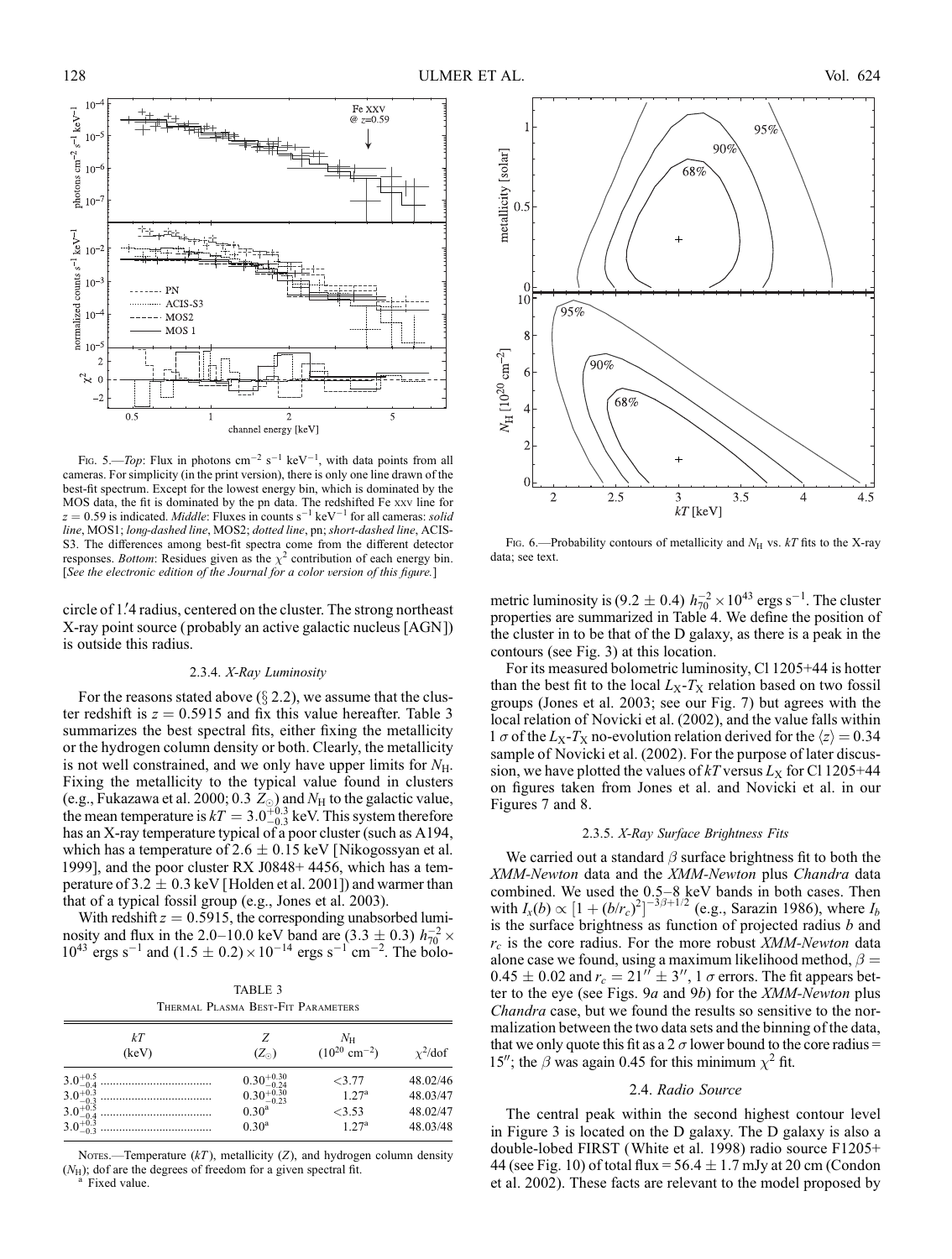| TABLE 4                            |  |  |  |
|------------------------------------|--|--|--|
| MAIN CHARACTERISTICS OF C1 1205+44 |  |  |  |

| z | $\alpha^a$<br>$(\text{deg})$ | $(\text{deg})$ | X-Ray<br>Diameter | Lx<br>$(h_{70}^{-2} \times 10^{43} \text{ ergs s}^{-1})$ | $T_{\rm X}$<br>(keV) | $L_{opt}$<br>(F702W)<br>$(10^{11} L_{\odot})$ |
|---|------------------------------|----------------|-------------------|----------------------------------------------------------|----------------------|-----------------------------------------------|
|   | 181.4641                     | 44.4860        | 40''              | $9.2 \pm 0.7$                                            | $3.0 \pm 0.3$        | L.5                                           |

 $^{a}$  J2000.0.

West (1994). He proposed an anisotropic merger model for the origin of the formation of D galaxies, and the model predicts that the D galaxy will be associated with a powerful radio source, which is the case here. Furthermore, the model predicts that the radio lobes will be aligned with the major axis of the X-ray emission in the cluster. Therefore, we attempted to determine the major axis of the X-ray emission, which is rather ill defined. In order to make a determination of the major axis, we heavily smoothed<sup>9</sup> the data to produce Figure 11 (see also Fig. 10). Then, the major axis of the X-ray emission of Cl 1205+44 can be defined by the line joining points A and B in Figure 11. In this case the radio lobe axis is aligned within  $10^{\circ}$  of the X-ray axis, which is also consistent with the model of West; however, the optical axis of the D galaxy is offset by about  $30^{\circ}$  with respect to the radio lobe axis, and the West model also predicts alignment with the galaxy distribution. *If* there *is* a galaxy distribution that defines a direction, it is the almost north-south line of galaxies running from galaxies 7 to

<sup>9</sup> Note that the heavy smoothing causes the center of second highest contour level in the X-ray emission to be different from that in Fig. 3, but the exact position of the X-ray peak is not important. This is because it is extremely unlikely that the D galaxy would fall so close to the center of this X-ray emission and *not* be associated with the X-ray emission. The highest contour level has two peaks, one of which falls on the D galaxy; see the print version of Fig. 10 or the online image of Fig. 11.



Fig. 7.—Fig. 3 of Jones et al. (2003) with Cl 1205+44 indicated. The solid lines and hatched area are predictions from Babul et al. (2002) based on a preheating entropy of  $kTn_e^{-2/3} \simeq 427 \text{ keV cm}^2$ , and the dashed curves are the predictions for 300, 200, and 100 keV  $\text{cm}^2$ . The lowest curve best fits the two *ROSAT* data points for fossil groups annotated with RXJ names. See Jones et al. for details.

8 in Figure 4. Overall, then, the data are not consistent with the model of West.

#### 3. DISCUSSION

#### 3.1. *Nature of the System*

The most compelling reason for calling Cl 1205+44 a fossil group is because the value of  $m<sub>12</sub>$  within one-half the projected virial radius<sup>10</sup> is very close to that of the Jones et al.  $(2003)$ criterion of being  $>2$  for  $z \sim 0$  (for the *R*- or *V*-band rest frame), i.e.,  $m_{12}$  *i*' = 1.93. In addition, that the value of  $m_{12}$  is slightly smaller can be attributed to Cl 1205+44 being *youn*g*er*(by up to

<sup>10</sup> For consistency with Jones et al.  $r_{\text{vir}} = 70$ <sup>"</sup> we used their cosmology,  $H_0 = 50$ ,  $q_0 = 0.5$ ; then the scale is 7.57 kpc arcsec<sup>-1</sup>, and from their formula for the virial radius, reproduced in the introduction,  $r_{\text{vir}}/2 = 0.53$   $h_{50}^{-1}$  Mpc, which corresponds to  $70^{\prime\prime}$ .



Fig. 8.—Shows the  $L_X-T_X$  relation of Novicki et al. (2002) for  $z \sim 0$  (top: low-redshift data set and solutions,  $\Omega_M = 0.3$ ,  $\Omega_{\Lambda} = 0.7$ ) and  $z \sim 0.3$  (*bottom*: high-redshift data set and solutions,  $\Omega_M = 0.3$ ,  $\Omega_{\Lambda} = 0.7$ ). Cl 1205+44 is plotted in both figures. The dashed lines in both figures corresponds to the noevolution model.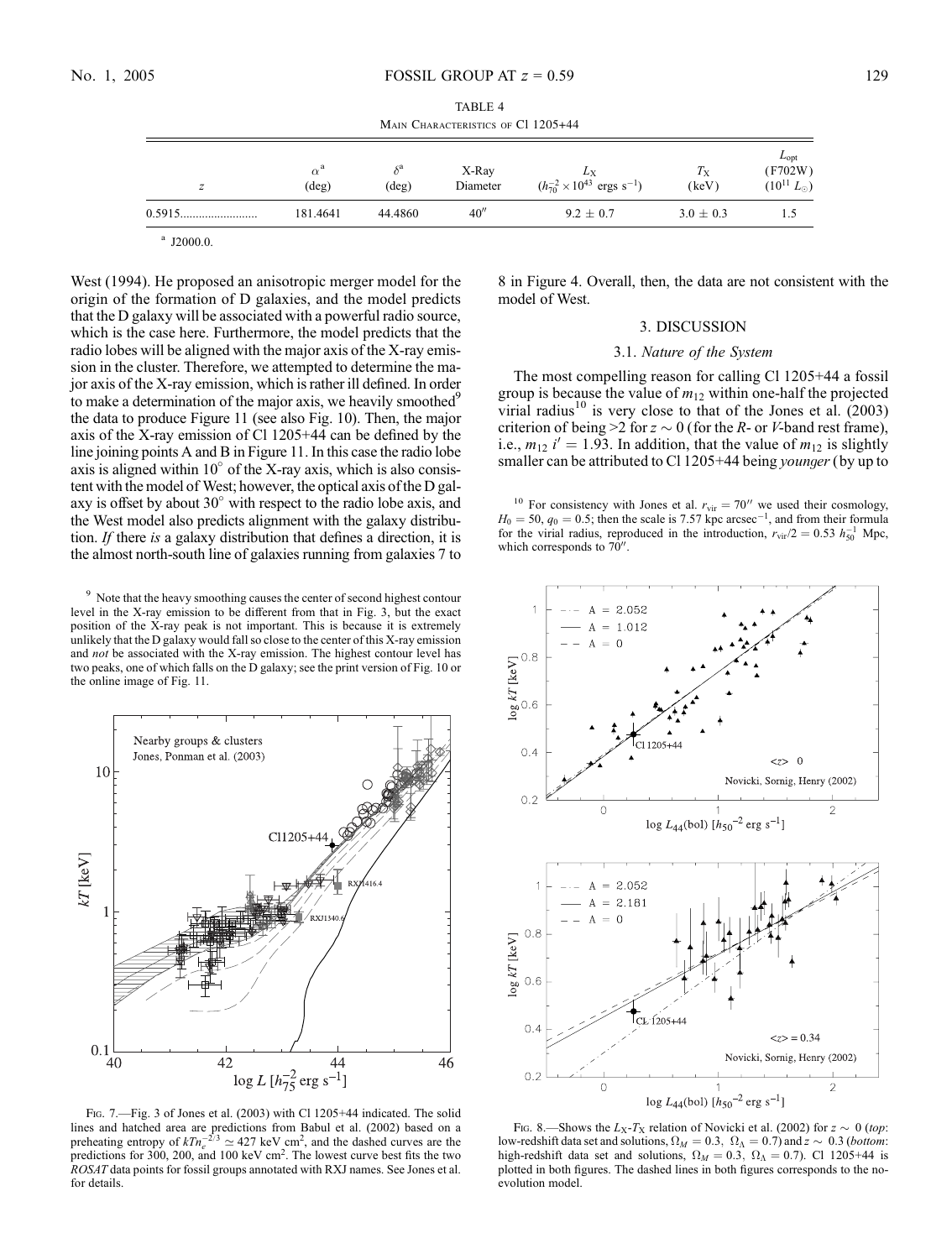

Fig. 9.— (*a*) Radial surface brightness profile fit based on the *XMM-Newton* data ( *filled circles*) and the normalized *Chandra* data (*open circles*) in arbitrary units on the *y*-axis. The *x*-axis is in units of *rc*. The best fit (*solid cur*v*e*) and redshift correspond to  $\sim$ 140 kpc. (*b*) Fit for the combined data set; here the core radius corresponds to a  $\sim$ 100 kpc. See text.

 $\sim$ 4 Gyr) than  $z = 0$  fossil groups; in the Jones et al. scenario, the central galaxy grows in brightness with time as it accretes more galaxies. In older systems the central galaxy will have had more time to accrete galaxies and hence be brighter compared to the remaining ones.

The X-ray–emitting AGN we have listed in Table 1 is brighter than the  $D$  galaxy in the  $i'$  band, so if it were a cluster member, then Cl 1205+44 would certainly not be fossil group. However, we have (without redshifts) two arguments against this AGN being a group member: (1) its color is significantly bluer than the other (probable) cluster members in Table 1, and (2) the AGN becomes the dominant galaxy and is then  $\gtrsim$  2 (X-ray) core radii away from centroid of the extended X-ray emission.

To be a fossil group, the lower limit Jones et al. (2003) place on  $L_{\text{X bol}}$  is  $1 \times 10^{42} h_{50}^{-2}$  ergs s<sup>-1</sup>, which Cl 1205+44 easily meets. Although Jones et al. do not set an upper limit to the *kT* or X-ray luminosity, the  $L_{\text{X bol}}$  (corrected to  $H_0 = 75$  for their Fig. 3 and our Fig. 7) point falls in the region where the Jones et al. fossil group sample lies. Cl 1205+44 is also distinguished from "normal clusters" in that the  $L_{\text{X bol}}$  value is about a factor



Fig. 10.—*Chandra* solid contours from the 0.5–8 keV image (see also Fig. 11) superposed on the F702W *HST* image of Cl 1205+44 along with the dashed contours for the FIRST double-lobed radio source. North is up, and east is to the left. [*See the electronic edition of the Journal for a color* v*ersion of this fi*g*ure.*]



Fig. 11.—*Chandra* solid contours superposed to a smoothed *Chandra* 0.5– 8 keV image of Cl 1205+44 along with the dashed contours of the FIRST double-lobed radio source. The *Chandra* data are logarithmically spaced, and the radio contours are linearly spaced. The *Chandra* image (rebinned by a factor of 4, i.e., 1 pixel  $= 2<sup>n</sup>$ ) is adaptively smoothed using the task *csmooth* from CIAO, ver. 3, corrected by the exposure map. The X-ray contours that appear on the cluster are linearly spaced at 4, 8, and 12  $\sigma$  above the background (i.e., the more or less circular contour is 4  $\sigma$  above the background; the two peaks are 12  $\sigma$ above the background). Then the contour levels go geometrically (those over the AGN at the northeast). The color scale map, however, is logarithmic. The VLA FIRST contours are linearly spaced, beginning at  $0.0035$  Jy beam<sup>-1</sup> in steps of 0.0035 Jy beam<sup>-1</sup>. North is up, and east is to the left. The point sources at the top and bottom of the image to the east of center are line-of-sight objects that are probably AGNs not associated with Cl 1205+44. [*See the electronic edition of the Journal for a color* v*ersion of this fi*g*ure.*]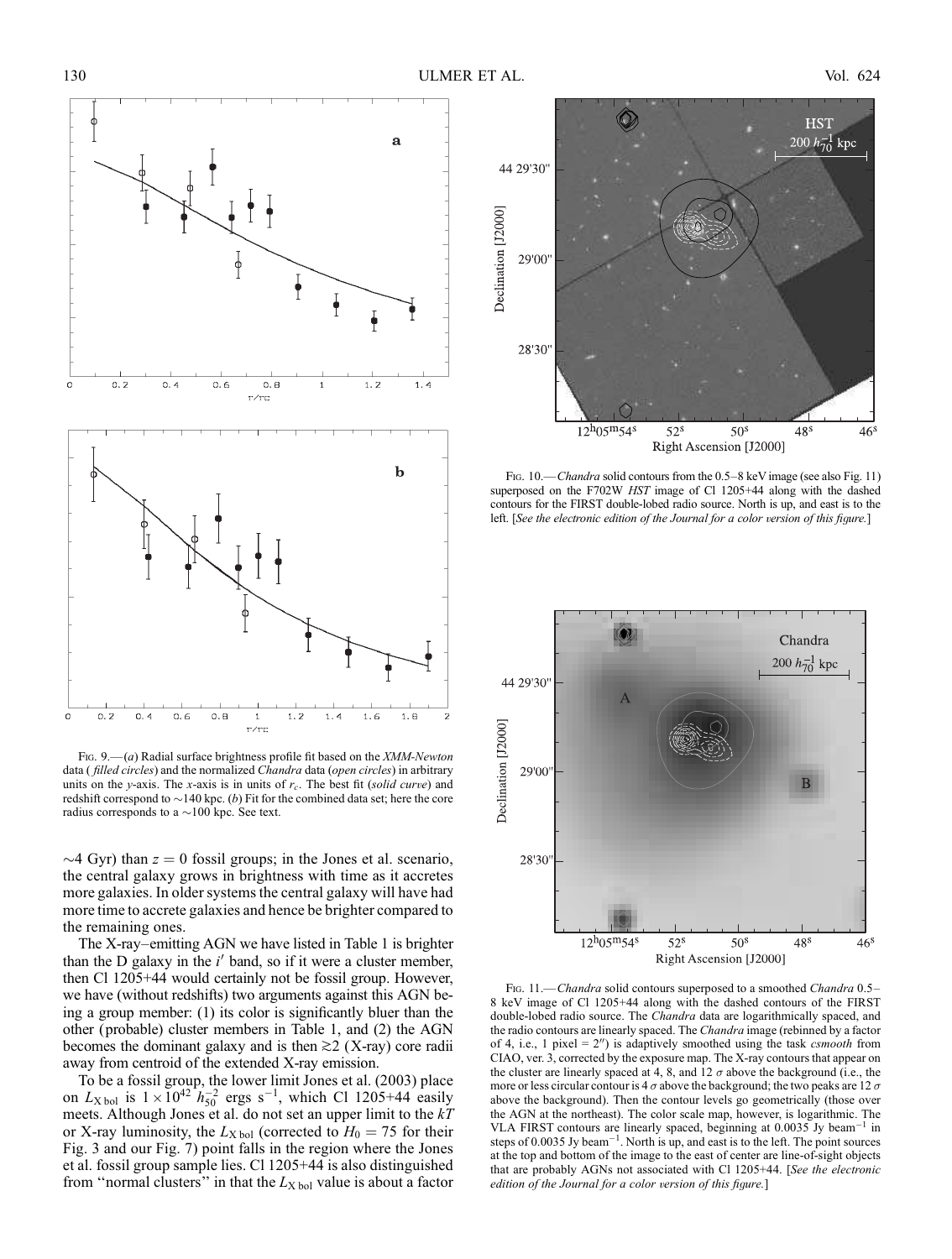

Fig. 12.—Histogram of the  $i' - K_s$  colors. Luminous galaxies at  $z \sim 0.59$ have similar colors according to a correlation between SDSS and 2MASS photometry.

of 2 lower at  $kT \sim 3$  keV than the cluster sample complied by Lumb et al. (2004) for clusters at  $z \sim 0.4-0.6$ . In contrast, the  $L_{\text{X bol}}$ - $L_{\text{R}}$  point lies approximately halfway between the Jones et al. lines for ''normal'' X-ray–bright groups and fossil groups. In addition, the X-ray luminosity and *kT* values are similar to the values Holden et al. (2001) assigned to an extended X-ray– emitting region that they simply classified as a ''cluster.'' In the end, however, the  $m_{12}$  value of nearly 2 (within one-half the projected  $r_{\text{vir}}$ ) and  $L_{\text{X bol}} > 10^{42}$  ergs s<sup>-1</sup> meet the primary Jones et al. criteria, which leads us to conclude that Cl 1205+44 is a fossil group, and we assume that it is a fossil group in what follows.

#### 3.2. *Fossil Group Members*

We must make an assumption about galaxy membership as redshifts for the specific galaxies are not available to us, and except for the D galaxy, none of those marked in Figure 4 were measured by J. S. Mulchaey (2003, private communication). The conclusion that these galaxies are all group members is based on the following: their *i'* magnitudes are all similar except for the D galaxy; their colors are all similar except for galaxy 6; their apparent sizes are all similar; and their average color (see also § 3.6) corresponds to the peak in the histogram of the  $i' - K_s$ distribution shown in Figure 12. We assume, therefore, that except for 6, all these galaxies are cluster members. Based on their disklike morphology, we classified three out of the six group members as late-type (spiral) galaxies, and the other three (including the D galaxy) as early-type (elliptical) galaxies. We will refer to the galaxy population and colors in our discussion of the scenarios of this fossil group formation in  $\S$  3.6 and 3.8.

#### 3.3. *Possible Coolin*g *E*v*olution*

Perhaps the reason that Cl 1205+44 is hotter than the two  $z = 0$  fossil groups with measured temperatures discussed by Jones et al. (2003) is because of cooling between  $z \sim 0.6$  and 0. We now consider this possibility. We used the cooling time equation from Sarazin (1986) for our calculations (see  $\S 3.5$  for details). To derive a lower bound, we used our  $\beta = 0.45$ ,  $r_c =$ 15" model fit, and we derived an average cooling time of 6.5 Gyr within  $1r_c$  and  $\sim$  11 Gyr within  $2r_c$ . The time between  $z = 0.59$  and 0.2 (the highest redshift in on which Jones et al. base their discussion of fossil groups formation and evolution) is only 3 Gyr. Even the longer time of 4 Gyr (the average age of fossil group in the Jones et al. scenario) is less than the 6.5 Gyr we derived for the average cooling time within the core. We derive a 2  $\sigma$  lower bound of  $\sim$ 4 Gyr at the very core, which could lead to cooling in the center of the cluster. It is unlikely, therefore, that the ICM of high-redshift fossil groups is hotter than lowredshift ones because of cooling between  $z \sim 0.6$  and 0.0. We defer a discussion of the energy input to the ICM until  $\S$  3.8.1.

The issue of cooling, gas infall (or the suppression of gas infall), resulting heating due to gas infall, etc., is a complicated one and has been discussed extensively in the literature; see, for example, some recent works (Clarke et al. 2004; Kaastra et al. 2004; Peterson et al. 2004 and references therein). The purpose of the above discussion was not to argue for or against cooling per se, but rather to determine whether is possible for the gas to have cooled enough between  $z \sim 0.6$  and 0.1 to explain the temperature differential between Cl 1205+44 and nearby fossil groups. We have shown that if we assume the simplest circumstances, of a collisionless gas without a tangled magnetic field, that the gas could just barely cool over this  $z \sim 0.6 - 0.1$  time frame. Then, since heat input is likely in any event, we conclude that the nearby fossil groups do *not* have lower temperatures than Cl 1205+44 because of cooling. It may just be that hot fossil groups such as Cl 1205+44 are rare per unit volume, but these are the ones that are easiest to detect at high *z*.

#### 3.4. *The Radio and X-Ray Source Relation*

The issue is whether or not there is evidence for the radio source interacting with the ICM and/or producing X-rays via the inverse Compton effect. The radio lobes, as we discussed in  $\S$  2.4, seem to be aligned with the emission that defines the major axis in the X-ray emission, but there are no radio lobes on either the FIRST (White et al. 1998) image or the NVSS (Condon et al. 2002) image that coincide with the X-ray emission features denoted A and B in  $\S$  2.4. Therefore, this alignment is probably accidental. Regardless of whether or not we assume the alignment is accidental, the contribution of inverse Compton flux from the radio lobes to the  $1-10 \text{ keV X-ray emission}$ sion appears negligible, as there is no (detectable) X-ray enhancement associated with the radio lobes.

Based on the ratio of the D galaxy to NGC 1550 (at the center of an X-ray–bright group; Sun et al. 2003) 20 cm fluxes (56.4  $\pm$ 1.7 mJy/16.6  $\pm$  1.6 mJy, from the VLA NVSS; Condon et al. 2002) and the measured redshifts, we find that the radio luminosity of the D galaxy in Cl 1205+44 is about  $1.4 \times 10^4$  times that of NGC 1550. The total radio flux  $(\sim 2.5 \times 10^{-14} \text{ ergs cm}^{-2} \text{ s}^{-1},$ assuming a flux spectral index of  $-0.7$  and that the flux extends from 0.1 to 10 GHz) is comparable to the total X-ray flux (and luminosity) of the gas. But if we assume the radio source is only "radio active" (e.g., Lara et al. 2004 and references therein) for  $10^8$  yr, plus that it probably can inject no more than  $10\%$  of its maximum amount of energy output into the ICM, then this reduces the total energy input to 1% of the total energy output of the ICM over 1 Gyr.

Furthermore, there is the lack of a correlation between the radio and the X-ray emission. Therefore, we have no evidence that the radio source is responsible for extra energy input to the ICM of Cl 1205+44. Regardless, Sun et al. (2003) suggest that cD galaxies can provide heating to the ICM via galactic winds over 10 Gyr.

#### 3.5. *Gas Mass and Total Mass*

In order to compare with previous work, it is interesting to calculate the gas mass in various ways. Below we give the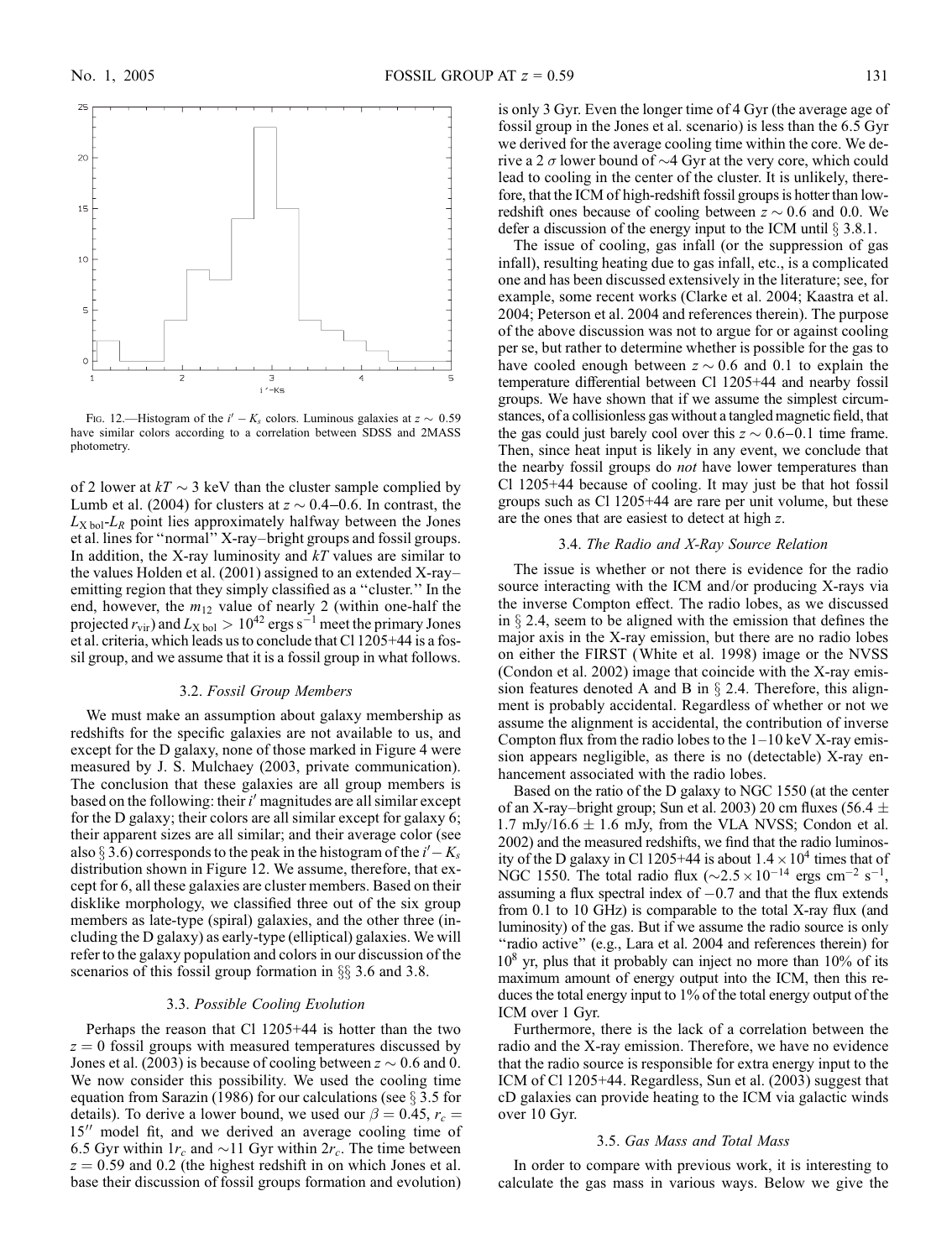values based on the assumption of a core radius of  $21<sup>′</sup>$ . The values are approximately 40% lower if the other best lower limit of  $15$ <sup> $\prime\prime$ </sup> is used. Therefore, these results are simply for qualitative comparison with previous work.

We used the relationships between X-ray surface brightness and mass as described in Sarazin (1986). We assumed that the electron density is 1.1 times the proton density and a mean molecular weight of 0.6 for the gas. Within 100 kpc for the XMM model, we find a gas mass  $\sim 8 \times 10^{11} M_{\odot}$ . Within 1*r<sub>c</sub>* the gas mass is  $1.9 \times 10^{12}$ . If we assume no temperature gradient, then we derive a dynamical mass (e.g., Sarazin 1986) of  $1 \times 10^{13}$   $M_{\odot}$ . If we use the Sun et al. (2003) value of *M*/*L* of 5 and our value of *LR*, then we find that the total galaxy mass of Cl 1205+44 is 7.5  $\times$  $10^{12}$   $M_{\odot}$ , which is over 10 times higher than their value of about  $5 \times 10^{11}$   $M_{\odot}$  for the group (*not* classified as a fossil group, however) surrounding NGC 1550. Within 100 kpc, their value of gas mass ( $M_{\text{gas}}$ ) of about  $3 \times 10^{11} M_{\odot}$  is about 2 times lower than our value for Cl 1205+44. We also calculated  $M_{2500}$  from Allen et al. (2001; see also Sun et al. 2003), who derived a formula for  $M_{2500}$ using a set of X-ray–luminous relaxed clusters. Then,  $M_{2500}$  =  $2.7 \times 10^{13} M_{\odot} (T/1.37)^{1.5} / E(z) = 3 \times 10^{13} M_{\odot}$ . The expression  $E(z) = H/H_0 = [\Omega_{r,0}(1+z)^4 + \Omega_{m,0}(1+z)^3 + \Omega_{\Lambda,0} + (1-\Omega_0)(1+z)^5]$  $(z)^2$ <sup> $(1/2)$ </sup>; for  $\Omega_{r,0} = 0$ , as assumed here, this can be simplified to  $(1+z)[1+z\Omega_{m,0}+\Omega_{\Lambda,0}(1+z)^2-\Omega_{\Lambda,0}]^{1/2}.$ 

#### 3.6. *Galaxy Colors*

To compare with other galaxies at this redshift, we have used the Sloan Digital Sky Survey  $(SDSS)^{11}$  and the 2MASS catalog. For galaxies bright enough to have spectra measured with the SDSS, we find that the colors of those galaxies at *z* between 0.5 and 0.6 are typical of those in Table 1, which we have assumed to be members of CL 1205+44.

The six galaxies for which we have colors that we associate with Cl 1205+44 are all relatively red, even the late-type galaxies. In contrast, Butcher & Oemler (1984) found a high fraction of *blue* galaxies at this redshift compared to lower redshifts. The Butcher-Oemler effect can be explained by assuming that at 0.6 compared to 0, there is a higher fraction of galaxies that have just fallen into the cluster and have not had their gas stripped yet (e.g., Kauffmann 1995). Hence, the newer (at least spiral) cluster members tend to be bluer, the higher the redshift. For Cl 1205+44, the fossil group could have formed at*z* of about 2, could have aged about 4 Gyr, and could have had no galaxy infall since birth. The only galaxy population evolution that has taken place has been the merging of galaxies into the central D galaxy plus ram pressure stripping of the gas from the galaxies. Then, there are no recent infall spirals and the spirals have the same colors as the ellipticals (under the assumption that all but galaxy 6 and the AGN in Table 1 are cluster members; for, as noted in  $\S 3.1$ , it would be peculiar to have the brightest cluster galaxy so far removed from the cluster center). In this hypothesis, the spirals have had their gas removed via ram pressure stripping, and they have been cluster members since its formation approximately 4 Gyr ago. The key issue is what suppresses galaxy infall for fossil groups compared to typical groups and clusters.

Fossil groups have probably formed in initially aboveaverage, overdense regions (so that the group collapsed early), which, however, were not sufficiently rich in matter and galaxies to sustain growth of the group beyond some point in time. The property of having a relatively low total matter value and a



FIG. 13.—*HST* image of the D galaxy area. The objects marked by a square are the galaxies detected in the *i'*-band data (besides the cD), and the circled objects are resolved in this *HST* image but not in the *i*'-band image (not shown). North is up, and east is to the left.

negligible blue galaxy fraction is directly related to arriving at an overdensity sufficient for collapse earlier than more massive systems. For example, simulations by Gao et al. (2004) have shown that the galaxy infall rate and number of galaxies in a cluster is related to the age of the universe when the cluster formed; clusters that formed earlier in these simulations tend to have fewer galaxies and less continuous infall (to produce the BO effect) than the systems that formed later. These simulations predict, then, that the galaxy to total cluster mass ratio should be lower for the earliest formed clusters compared to later ones. With a sample of one fossil group with red galaxies, however, it is premature to make a comparison between the data and the simulations at this next level.

#### 3.7. *The D Galaxy*

The D galaxy of our system is similar to the  $z = 0.25 - 0.5$ simulated galaxies in West (1994). Our value of the *i'* magnitude of 19.27 converts into a rest-frame absolute *R<sup>J</sup>* magnitude of  $-24.1$  (luminosity distance  $= 3.4 \times 10^3$  Mpc, where we used 0.7 for the *K*-correction for an elliptical at  $z = 0.59$ ). This value  $-24.1$  is about 0.5 mag brighter than the brightest cluster galaxy magnitudes compiled by Collins et al. (2003). Recent galaxy mergers may be responsible for this relatively high brightness.

Moreover, ongoing minor mergers still appear to be visible on the *HST* image (see Fig. 13). These ongoing mergers at a relatively early stage of this fossil group history do not favor the fossil group formation scenario of Mulchaey & Zabludoff (1999), who proposed a formation of these systems with an unusual initial luminosity function. An alternative proposal is the evolutionary scenario of fossil groups proposed by Borne et al. (2000) and Jones et al. (2003). This links compact groups of galaxies and giant elliptical galaxies via an ultraluminous infrared galaxy (ULIRG) phase. The D galaxy of our system (which is also a radio source) has an  $i' - K_s$  color very similar to that of ULIRGs (from  $NED$ )<sup>12</sup> in the 2MASS survey. This D galaxy could be an ULIRG that is just turning on, except that the *Ks*-band flux falls well below other ULIRGs (e.g., Yun et al. 2004). Therefore, if the D galaxy were formed in the process suggested by West (1994), then the ULIRG phase has probably already passed.

<sup>12</sup> See http://nedwww.ipac.caltech.edu.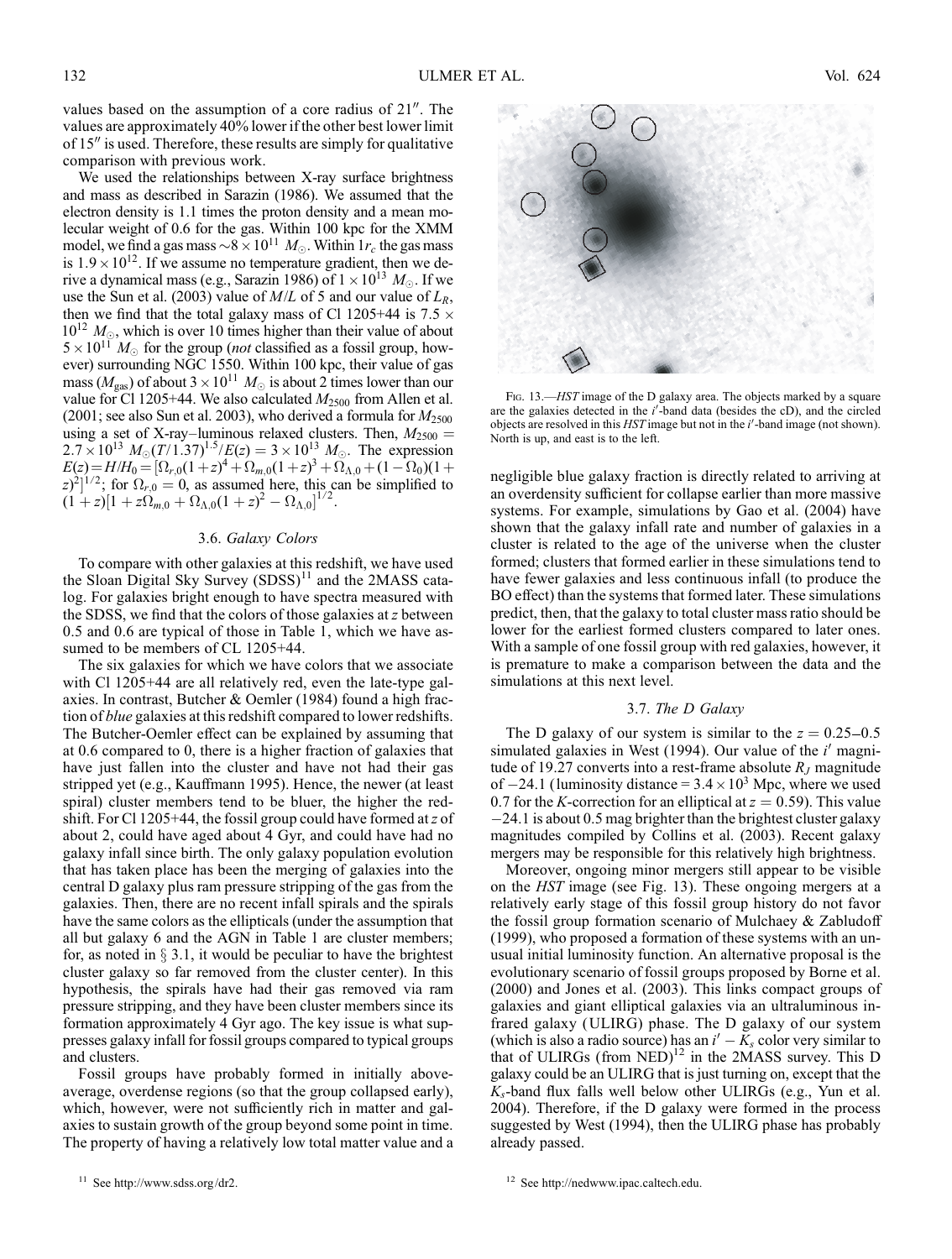Continuing with the idea of D galaxy evolution in galaxy groups, we refer to Collins et al. (2003). They show that in poor groups the variance between central galaxy properties from group to group is quite large (factors of 10 or more) in terms of total optical output. Thus, we expect that there would be a variation in the optical properties of the D galaxies in fossil groups such as Cl 1205+44, *unless* there is a direct correlation between the *kT* value and the D galaxy stellar content. However, only a highredshift  $(\geq 0.6)$  survey of fossil groups will be able to shed light on the variance of initial conditions, and a survey in general is needed to shed light on the relationship between *kT* and the D galaxy.

#### 3.8. *Scenarios*

To summarize a formation scenario for Cl 1205+44: there was an initial potential well of dark matter. Energy injection occurred via some process or processes, such as perhaps supernovae, radio galaxies, or ULIRGs. This process heated the gas as galaxies fell into the potential well at a redshift of about 2. The galaxies passed through the ICM several times, and the gas and dust were swept out of the spirals. This ram pressure stripping suppressed continuous star formation and left the spirals to become as red as the ellipticals. The system formed in a relative void of galaxies so that there was no continuous infall of galaxies to keep the system fed with blue spiral field galaxies. The central galaxy grew to become a relatively large D galaxy by merging with other galaxies to form an  $m_{12}$  value  $\gtrsim$ 2. The entire evolutionary sequence took about 4 Gyr.

The above fits with the Jones et al. (2000, 2003) scenario, which is that the time it takes for the merging of galaxies to form a bright central galaxy is approximately 4 Gyr, and no continuous field galaxy infall has taken place. That the D galaxy in Cl 1205+44 appears to have nearly completed the merging process and is approximately 4 Gyr younger than  $z \approx 0$  fossil groups implies that (at least some) fossil groups at  $z = 0$  are much older than 4 Gyr.

#### 3.8.1. *Consequences*

Energy to heat the ICM above and beyond gravitational infall results in an entropy (defined here as the pseudoentropy  $kTn_e^{-2/3}$ , where  $n_e$  is the number of electrons cm<sup>-3</sup> and  $kT$  is in keV ) floor. The initial energy injection and its consequences were discussed in detail by Babul et al. (2002), who made predictions of initial energy input, which they compared with the data. The two fossil groups found by Jones et al. (2003) with strong enough signal to measure a temperature were consistent with an entropy floor of 100 keV cm<sup>2</sup>. In contrast, Cl 1205+44 lies a factor of 2 or more above the 100 keV cm<sup>2</sup> line and instead is nearly on the line occupied by normal rich clusters and normal groups (initial energy input 427 keV cm<sup>2</sup>; see Fig. 7). This implies that either Cl 1205+44 is really not a fossil group, contrary to our classification, or that it is unlike the nearby fossil groups, and that we were able to detect Cl 1205+44 precisely because it is much more luminous than the low-*z* fossil groups. This could be due to the result of a relatively high (compared to the average fossil group) entropy floor input to the ICM, or indicate that Cl 1205+44 simply is more massive that other fossil groups.

In contrast to the model of Babul et al. (2002), we find a much lower value for the pseudoentropy  $= T n_e^{-2/3}$  keV cm<sup>2</sup> of 85 keV cm<sup>2</sup>. We derived this value at  $\vec{r} = 0.1r_{200} = 0.1r_{\text{vir}}$  from our  $\beta$  fit ( $r_c = 21$ "), where we estimate an electron density (and average  $kT = 3$  keV) at the core to be  $\sim 8.1 \times 10^{-3}$  cm<sup>-3</sup>, i.e.,  $6.5 \times 10^{-3}$  cm<sup>-3</sup> at  $0.1r_{\text{vir}}$ . This implies some refinement to the

Babul et al. model such as continuous rather than impulsive heating ( preheating) at formation. In addition, our entropy for a 3 keV (the temperature of the ICM of Cl 1205+44) temperature is lower than was found for 3 keV virialized objects (including clusters and groups) at  $z \le 0.2$  by Ponman et al. (2003).

That the entropy we find is lower than for more nearby clusters and groups at the same temperature is consistent with the "negative" entropy evolution of the suggested by Maughan et al. (2004). Maughan et al. proposed a form  $E(z)^{-4/3}$  based on self-similar scaling and the evolution of the critical density of the universe with *z*. The *scaled-by-temperature* (i.e., divided by *kT* ) entropy for similar temperature objects found by Ponman et al. (2003) at the same radius  $(0.1r_{\text{vir}})$  have values of about 75 cm<sup>2</sup>, which if scaled from  $z = 0$  to 0.5915 by  $E(z)^{-4/3} =$ 49 cm<sup>2</sup>, within a factor of 2 of the value for Cl  $1205+44$  =  $28 \text{ cm}^2$  at  $0.1r_{\text{vir}}$ . These results then appear to be more consistent with continuous rather than impulsive initial heating to the ICM.

If there were some initial energy injection at  $z = 2$  (whatever its cause), then this injection could affect the high-order portion of the CMB via the SZ effect from clusters and groups of galaxies. The possibility of this energy input and its effect on SZ measurements has been discussed by Lin et al. (2004) in the context of deriving cosmological parameters based on the power spectrum of the CMB. Their impulsive heating model requires energy injection at  $z = 2$ . They fitted their models to the  $L_X - T_X$ normal cluster and group data that are shown here in Figure 7, and from this we see that the Cl 1205+44 is consistent with the Lin et al. model (see also Borgani et al. 2004). In addition, that preheating occurred in the Lin et al. model near  $z \sim 2$  is consistent with our suggestion that at least some fossil groups, such as Cl 1205+44, formed at  $z \sim 2$ . However, if continuous heating models can also be shown to fit the data, then the amount of initial impulsive heating suggested by Lin et al. will not be as large as they suggested, and the impact on the high-order CMB observations will be less.

#### 4. SUMMARY AND CONCLUSIONS

To summarize, we have found, via a *ROSAT* survey of archival data, a group of galaxies with a relatively red population. HYPERZ calculations based on the  $i'$ - and  $K_s$ -band data suggested that the system might have  $z \geq 1$ . Subsequent redshift work found that the redshift is 0.5915, and *Chandra* plus *XMM-Newton* observations confirmed the existence of an X-ray– emitting gas in the group. We classify this group as a fossil group based on its  $m_{12}$  in  $i'$  and because its X-ray luminosity exceeds  $1 \times 10^{42} h_{50}^{-2}$  ergs s<sup>-1</sup>. This makes it by far the highest redshift fossil group yet reported. The temperature for the ICM is abnormally high compared to two  $z \sim 0$  fossil groups with a similar  $L_{\text{X bol}}$ , and the  $L_{\text{X bol}}-L_R$  point lies approximately halfway between the best-fit lines for normal and fossil groups (Jones et al. 2003). Cl 1205+44 has a  $kT$ - $L_{\text{X bol}}$  value comparable to another  $z \sim 0.6$  system that was simply classified as a cluster (RX J0848+4456; Holden et al. 2001). However, although there are some similarities with normal groups and clusters, we have classified it as a fossil group based on the primary criteria of  $m_{12} \gtrsim 2$  in *R*- or *V*-band rest frame and an X-ray luminosity  $\geq 1 \times 10^{42} h_{50}^{-2}$ .

We conclude that Cl 1205+44 is a fossil group. A formation scenario is that the group formed in peak density region of relatively low total mass at  $z \sim 2$ . The formation regions did not have enough matter to sustain continuous infall of galaxies and gas, and such a scenario is consistent with the simulation carried out by Gao et al. (2004). Beyond the formation of a central